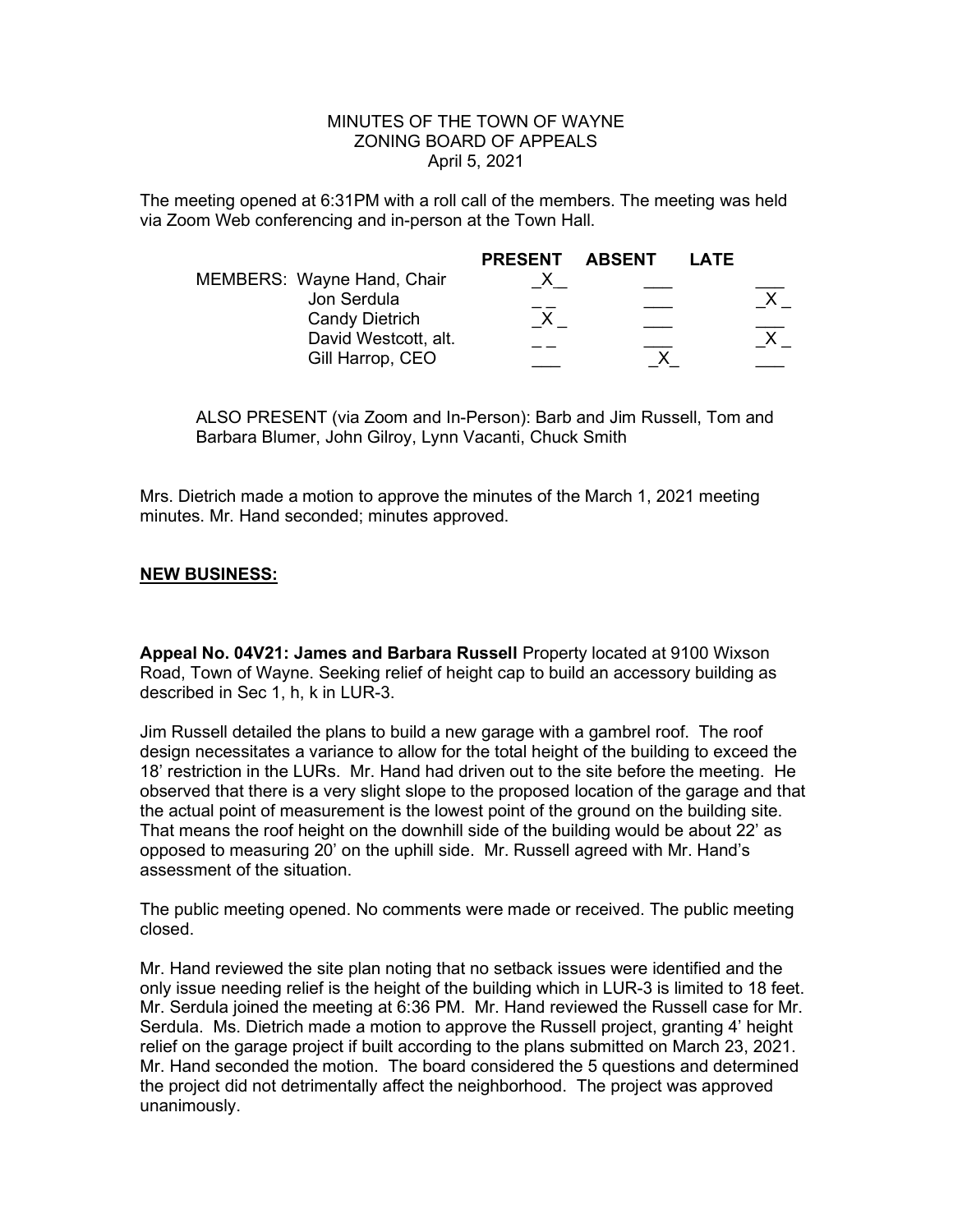Dave Wescott joined the meeting via zoom.

Appeal No. 05V21: Michael Vacanti Property located at 14931 Keuka Village Road, Town of Wayne. Seeking to build a mud room, new deck, and replace existing deck, needing relief for side and lake setback for district LUR- 2 Article 3, a. 4.b.5

Lynne Vacanti and John Gilroy are in the process of updating the family cottage. They desire to make it more assessable and energy efficient. The addition of a mudroom on the street side of the cottage and new decks on the lakeside of the house require variances. The mudroom would be 4' by 12' and stay in-line with current width of the house. That project will need setback relief of 1.2 feet. The plan calls for replacement of the existing deck with a new slightly smaller, and a second story deck that also requires setback relief from the mean high water mark.

Ms. Dietrich and Mr. Hand both had driven to the property to review the plot and current building.

Public comments opened. Mr. Blumer inquired as to the anticipated duration of the construction. Ms. Vacanti indicated the project would be done in June 2021. Mr. Blumer also asked about the location of the replacement of stairs that used to run between their two cottages. The replacement stairs and new retaining walls should essentially be in the same location as the older structures.

The new deck will actually be slightly smaller than the old deck and thus about a foot or two further from the mean high water mark than the existing deck. Public comments closed.

The board discussed the project and Mr. Hand summarized the situation as a three part approval:

- (1) Approval for expansion of a pre-existing non-conforming structure
- (2) Setback relief of 1.2 feet from the east side line for addition of the mudroom
- (3) Setback relief of 18'2" from mean high water mark for construction of the new deck

The ZBA considered the 5 test questions and determined the project does not negatively affect the neighborhood.

Mr. Hand put forward a motion to grant approval for (1) expansion of a pre-existing nonconforming structure, and (2) to allow for relief of 1.2 feet setback on the eastern boundary to allow for mudroom construction, and (3) o grant 18' 2" of setback relief from the mean high water mark to allow for construction of new deck. Project is to be built according to plans submitted on 2/25/21. Ms. Dietrich seconded the motion. Motion was unanimously approved.

## Unfinished Business

Mr. Hand asked if there was an unfinished business or items for discussion. Nothing arose.